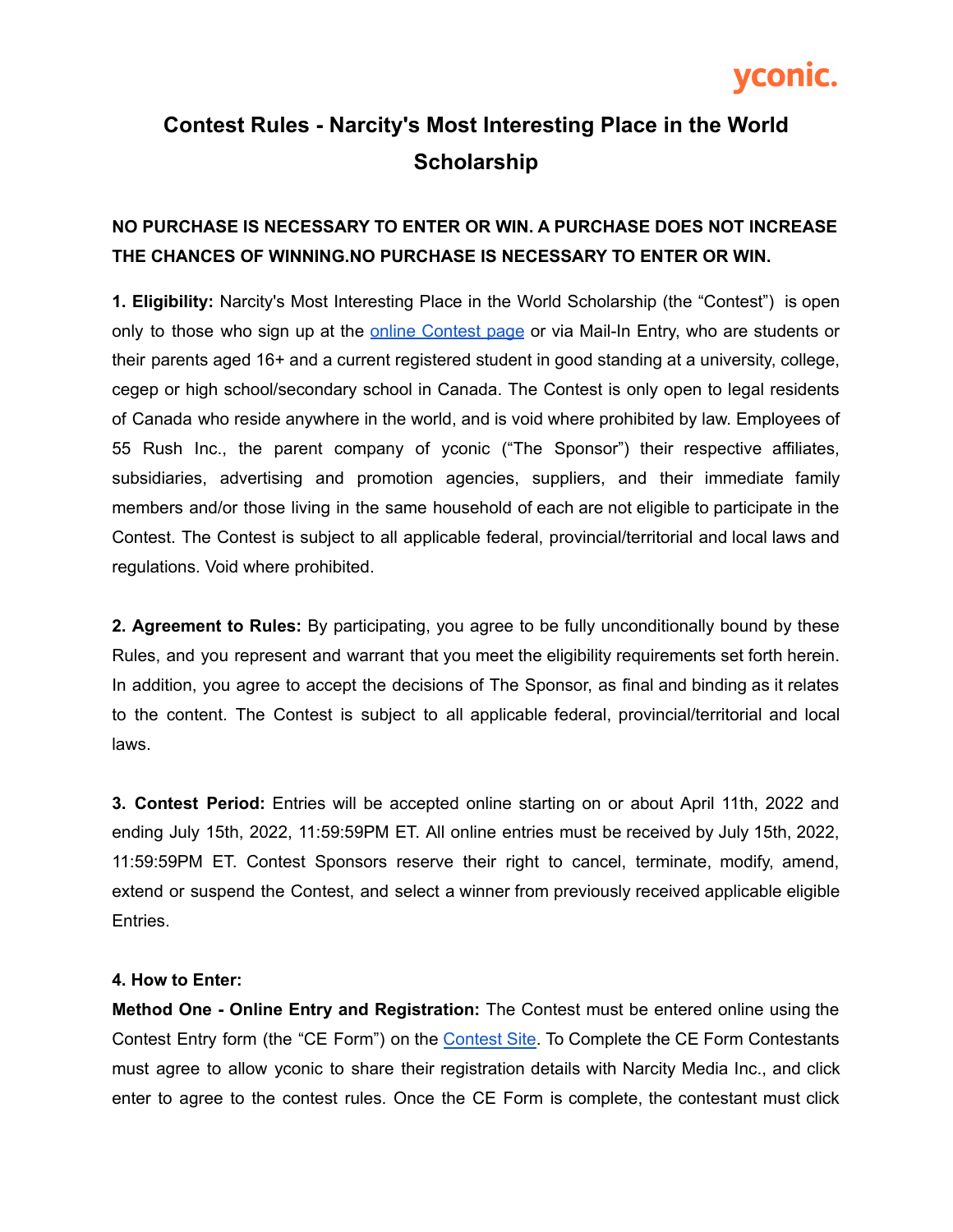# vconic.

submit. The contestant will then be registered with the Contest and receive one (1) entry. Incomplete CE Forms or CE Forms with false information will be deemed as invalid and will be disqualified. Only fully completed CE Forms with valid information received by the Sponsor's servers during the Contest Period will be accepted for entry into this Contest. Entries must fulfill all Contest requirements, as specified, to be eligible to win a prize. Entries that are not complete or do not adhere to the rules or specifications may be disqualified at the sole discretion of The Sponsor. You may not enter more times than indicated by using multiple email addresses, identities or devices in an attempt to circumvent the rules. If you use fraudulent methods or otherwise attempt to circumvent the rules your submission may be removed from eligibility at the sole discretion of The Sponsor**.** You may unsubscribe at any time without affecting your entry.

**Method Two – Mail In Entry - No Purchase Necessary:** If a contestant does not wish to enter online, the contestant may: print his/her first name, last name, email address, telephone number, complete mailing address (including postal code) and signature on a plain white piece of paper (no larger than 8.5 by 11 inches) and mail it (in an envelope with sufficient postage), to the Sponsor, at: Contest Administrator, 301-312 Adelaide St. W., Toronto, ON M5V 1R2 Attn: Narcity's Most Interesting Place in the World Scholarship. Upon receipt and verification of a contestant's complete entry request in accordance with these Rules, the contestant will receive 2 entries into the Contest. To be eligible, all mail-in entry requests must be postmarked during the Contest Period and received by the Draw Date in a separate envelope bearing sufficient postage (i.e. mass mail-in of entry requests in the same envelope will be void). The Sponsor will not be responsible or liable for any lost, stolen, delayed, illegible, damaged, misdirected, insufficient postage, late or destroyed mail-in Contest entry requests.

**5. Prizes:** There is a total of one (1) Prize available to be won consisting of a cheque in the amount of \$2,000 made payable to the winner. All amounts in these Rules are in Canadian dollars. The prize is non transferable. Any and all prize related expenses, including without limitation any and all federal, provincial/territorial and/or local taxes shall be the sole responsibility of the winner. No substitution of prize or transfer/assignment of prize to others or request for the cash equivalent by the winner is permitted. Acceptance of prize constitutes permission for The Sponsor to use winner's name, likeness, and entry for purposes of advertising and trade without further compensation, unless prohibited by law.

**6. Odds:** The odds of winning depend on the number of eligible entries received.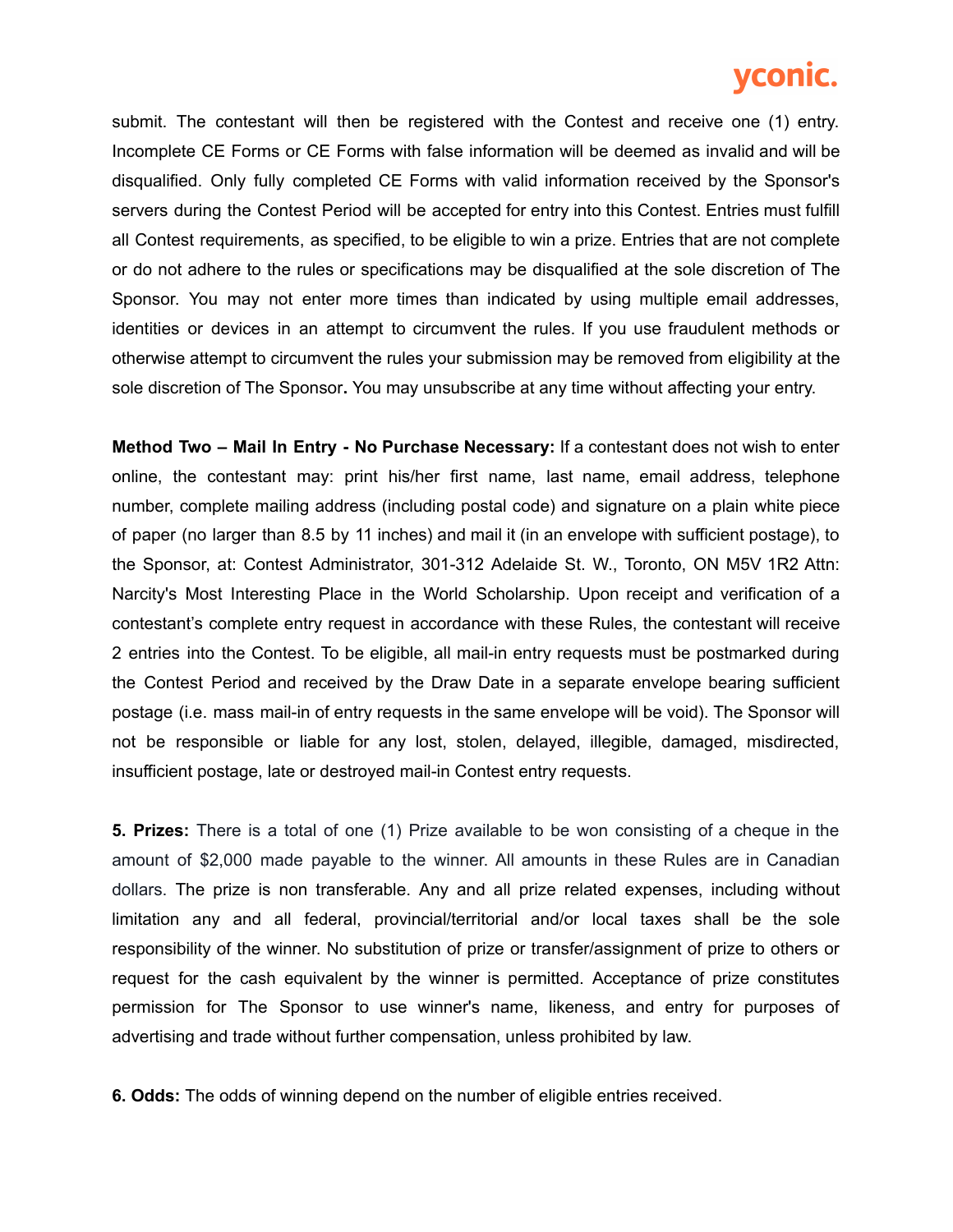

**7. Winner selection and notification:** The winner of the Contest will be selected in a random drawing under the supervision of the Sponsor on or about July 18th, 2022 at 2:00PM ET. The winner will be notified via email within two (2) days following the winner selection. The Sponsor shall have no liability for the winner's failure to receive notices due to winners' spam, "other" inbox or other security settings or for winners' provision of incorrect or otherwise non-functioning contact information. If the selected winner cannot be contacted, is ineligible, fails to claim the prize within five (5) days from the time award notification was sent, does not correctly answer the mathematical skill testing question in the manner prescribed, or fails to timely return a completed and executed declaration and releases as required, prize may be forfeited and an alternate winner selected.

The receipt by winner of the prize offered in this Contest is conditioned upon compliance with any and all federal and provincial/territorial laws and regulations. ANY VIOLATION OF THESE OFFICIAL RULES BY ANY WINNER (AT SPONSOR'S SOLE DISCRETION) WILL RESULT IN SUCH WINNER'S DISQUALIFICATION AS WINNER OF THE CONTEST AND ALL PRIVILEGES AS WINNER WILL BE IMMEDIATELY TERMINATED.

**8. Prize Delivery:** The Sponsor or its representatives will send the prize(s) to the confirmed Prize winner at his/her registered address. Please allow six (6) to eight (8) weeks for delivery of same.

**9. Rights Granted by you:** By entering this content you understand that yconic, anyone acting on behalf of yconic, or its respective licensees, successors and assigns will have the right, where permitted by law, without any further notice, review or consent to print, publish, broadcast, distribute, and use, worldwide in any media now known or hereafter in perpetuity and throughout the World, your entry, including, without limitation, the entry and winner's name, portrait, picture, voice, likeness, image or statements about the Contest, and biographical information as news, publicity or information and for trade, advertising, public relations and promotional purposes without any further compensation.

**10. Terms:** The Sponsor reserves the right, in its sole discretion to cancel, terminate, modify or suspend the Contest should (in its sole discretion) a virus, bugs, non-authorized human intervention, fraud or other causes beyond its control corrupt or affect the administration,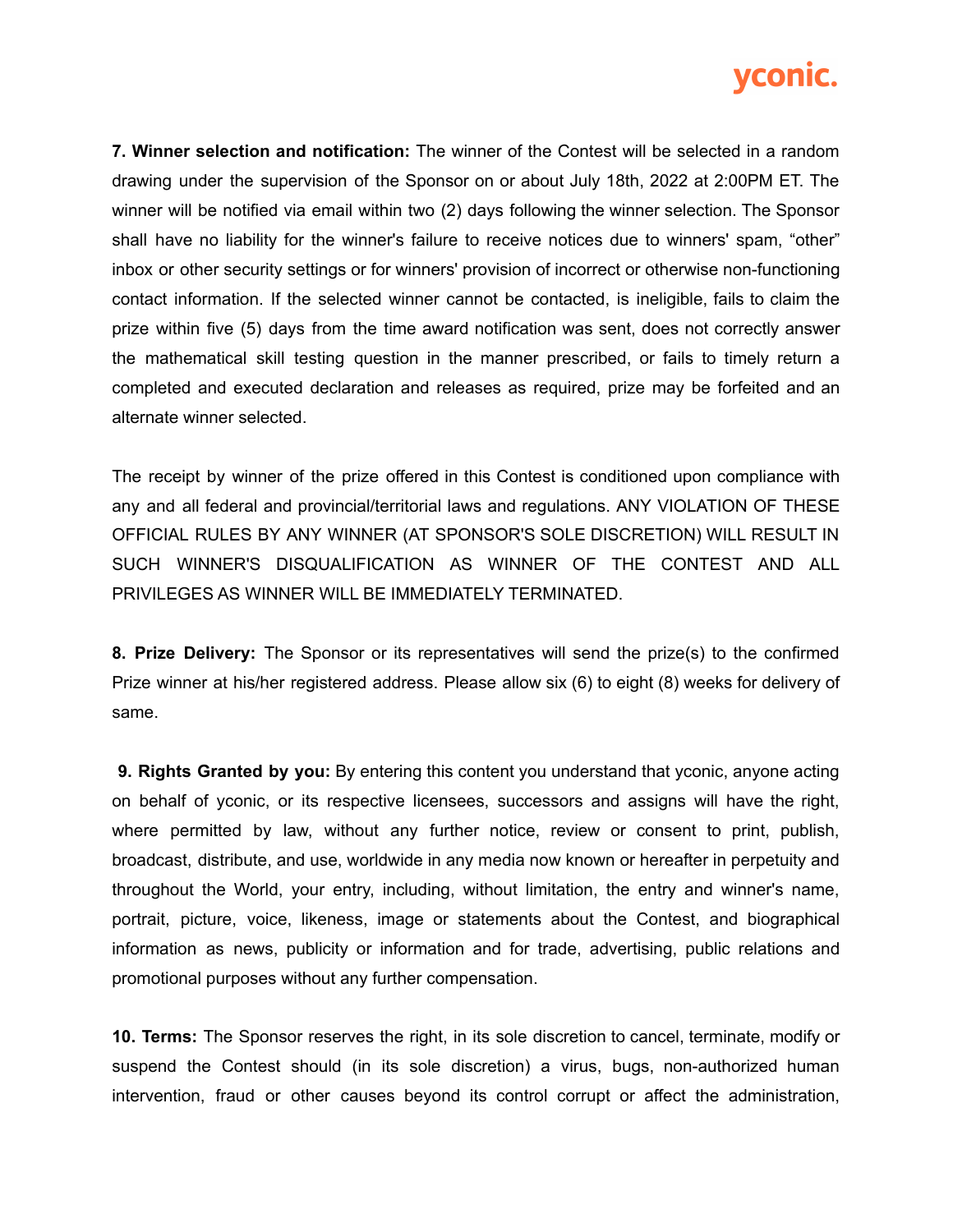## vconic.

security, fairness or proper conduct of the Contest. In such case, The Sponsor may select the recipients from all eligible entries received prior to and/or after (if appropriate) the action taken by The Sponsor reserves the right at its sole discretion to disqualify any individual who tampers or attempts to tamper with the entry process or the operation of the Contest or website or violates these Terms & Conditions.

The Sponsor has the right, in its sole discretion, to maintain the integrity of the Contest, to void votes for any reason, including, but not limited to; multiple entries from the same user from different IP addresses; multiple entries from the same computer in excess of that allowed by Contest rules; or the use of bots, macros or scripts or other technical means for entering.

Any attempt by an entrant to deliberately damage any web site or undermine the legitimate operation of the Contest may be a violation of criminal and civil laws and should such an attempt be made, The Sponsor reserves the right to seek damages from any such person to the fullest extent permitted by law.

**11. Limitation of Liability:** By entering you agree to release and hold harmless yconic and its subsidiaries, affiliates, advertising and promotion agencies, partners, representatives, agents, successors, assigns, employees, officers and directors from any liability, illness, injury, death, loss, litigation, claim or damage that may occur, directly or indirectly, whether caused by negligence or not, from (i) such entrant's participation in the Contest and/or his/her acceptance, possession, use, or misuse of any prize or any portion thereof, (ii) technical failures of any kind, including but not limited to the malfunctioning of any computer, cable, network, hardware or software; (iii) the unavailability or inaccessibility of any transmissions or telephone or Internet service; (iv) unauthorized human intervention in any part of the entry process or the Promotion; (v) electronic or human error which may occur in the administration of the Promotion or the processing of entries.

**12. Disputes:** THIS CONTEST IS GOVERNED BY THE LAWS OF CANADA, WITHOUT RESPECT TO CONFLICT OF LAW DOCTRINES. As a condition of participating in this Contest, participant agrees that any and all disputes which cannot be resolved between the parties, and causes of action arising out of or connected with this Contest, shall be resolved individually, without resort to any form of class action, exclusively before a court located in Toronto, Ontario having jurisdiction. Further, in any such dispute, under no circumstances will participant be permitted to obtain awards for, and hereby waives all rights to claim punitive, incidental, or